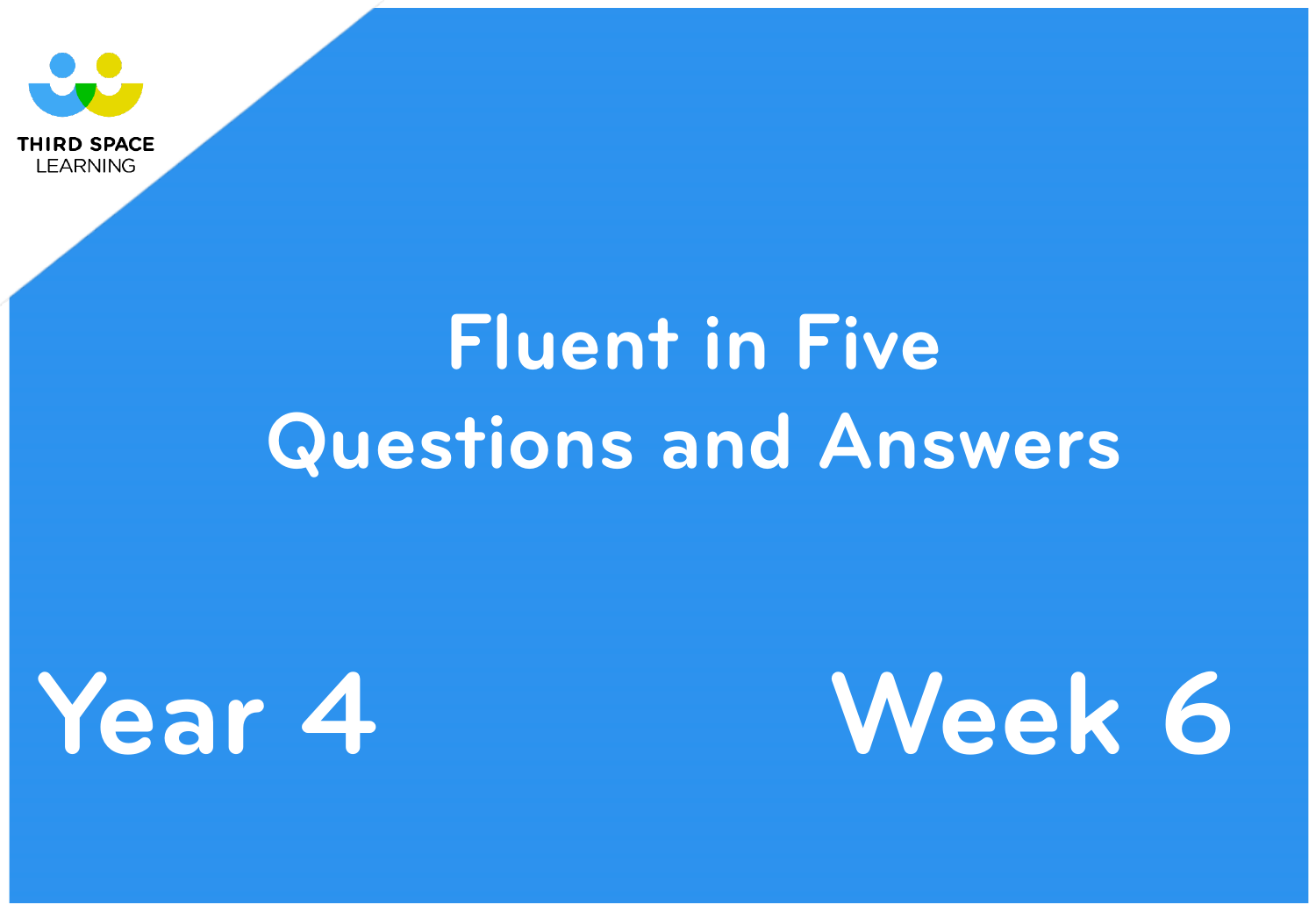

As this is the fifth week of Fluent in Five, all days now have two questions which require a written method. However, children should still be able to answer all questions within 5 minutes.

This week:

- Mental addition and subtraction involve adding and subtracting two multiples of 10.
- Mental division focuses on dividing multiples of 10 by a single-digit number.
- Written addition continues to focus on the addition and subtraction of numbers with 4 digits, including where the inverse relationship needs to be recognised.
- Written multiplication is now extended to a three-digit number multiplied by a singledigit number.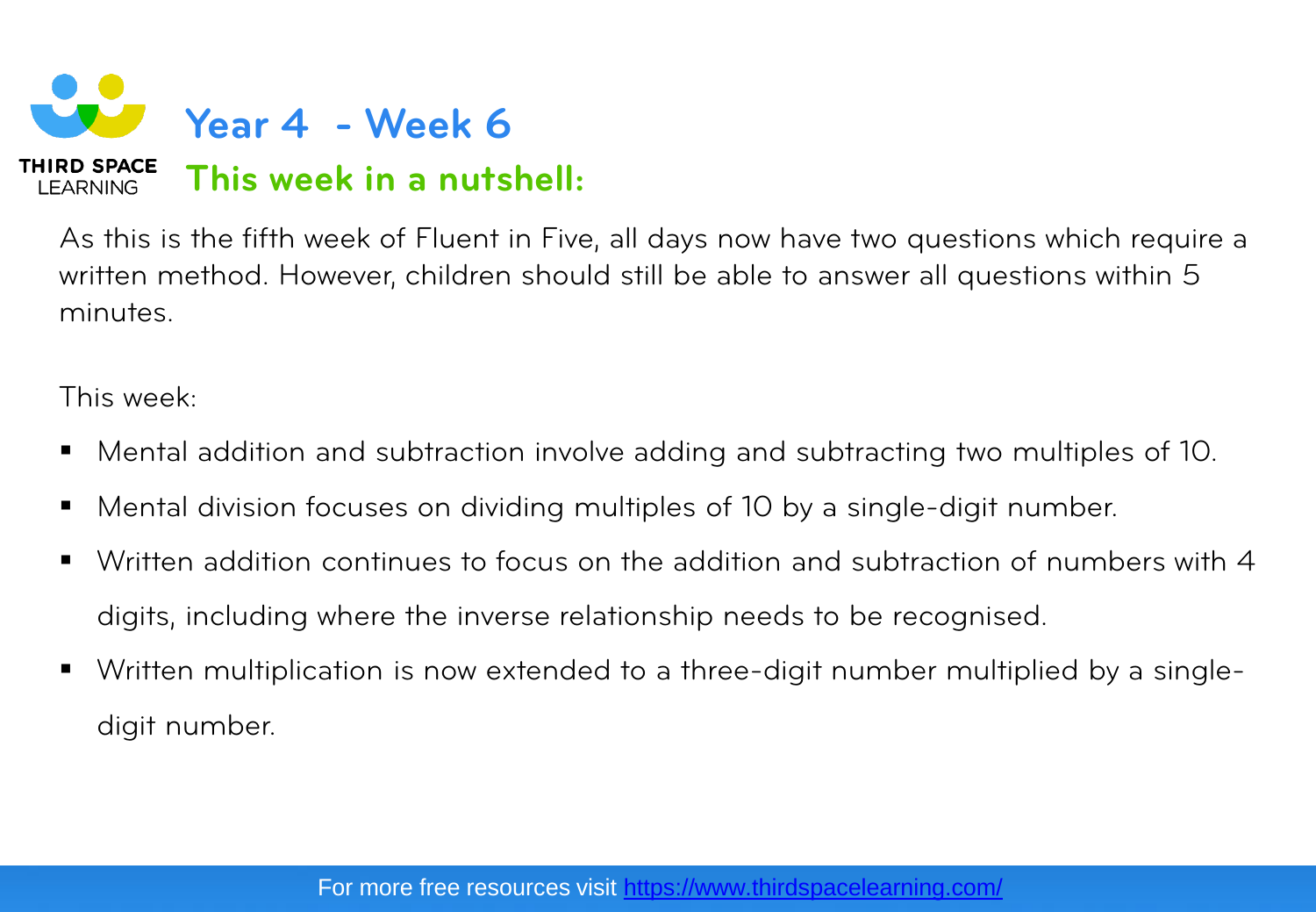

**Try mentally first Try a written method**

$$
\begin{array}{|c|c|c|c|c|c|c|c|c|}\n\hline\n\text{A. 120 ÷ 4 =} & \boxed{\text{B. 7431 - ? = 4843}}\n\end{array}
$$

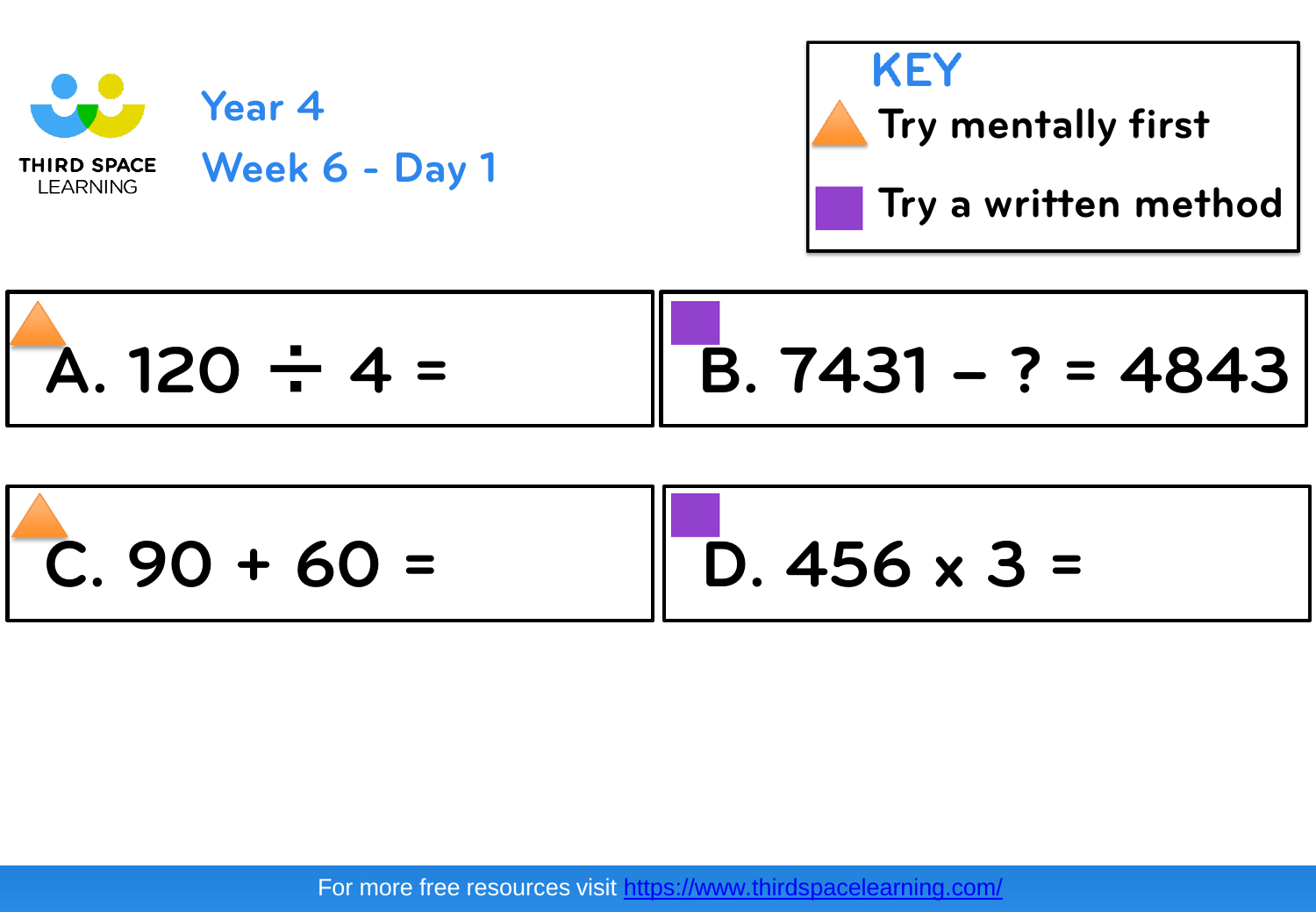

| $ $ A. 120 $\div$ 4 = | $\ $ B. 7431 – ? = 4843 |
|-----------------------|-------------------------|
|                       |                         |

| $C.90 + 60 =$ | $\parallel$ D. 456 x 3 = |
|---------------|--------------------------|
|---------------|--------------------------|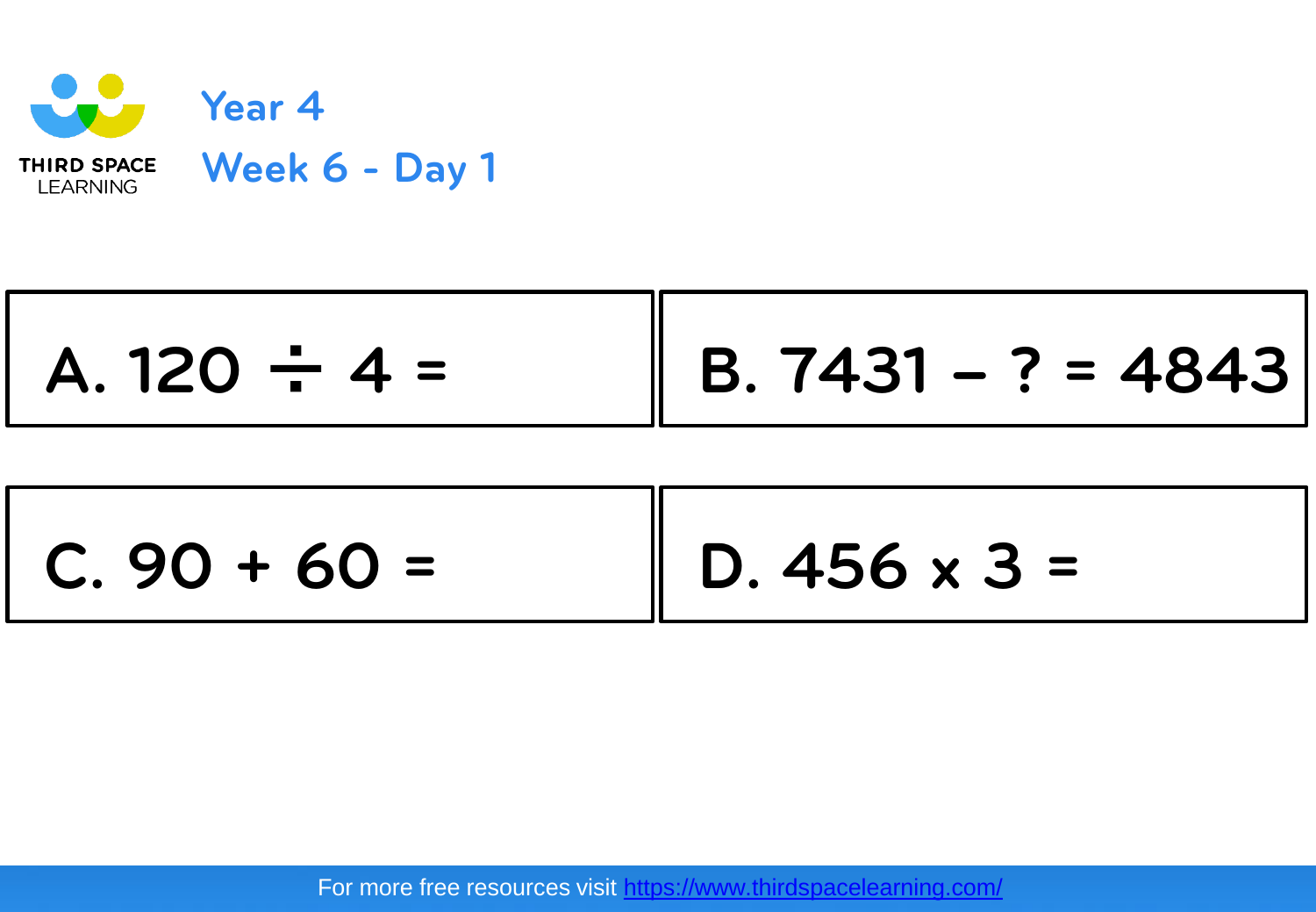

**Week 6 - Day 1 (ANSWERS)**



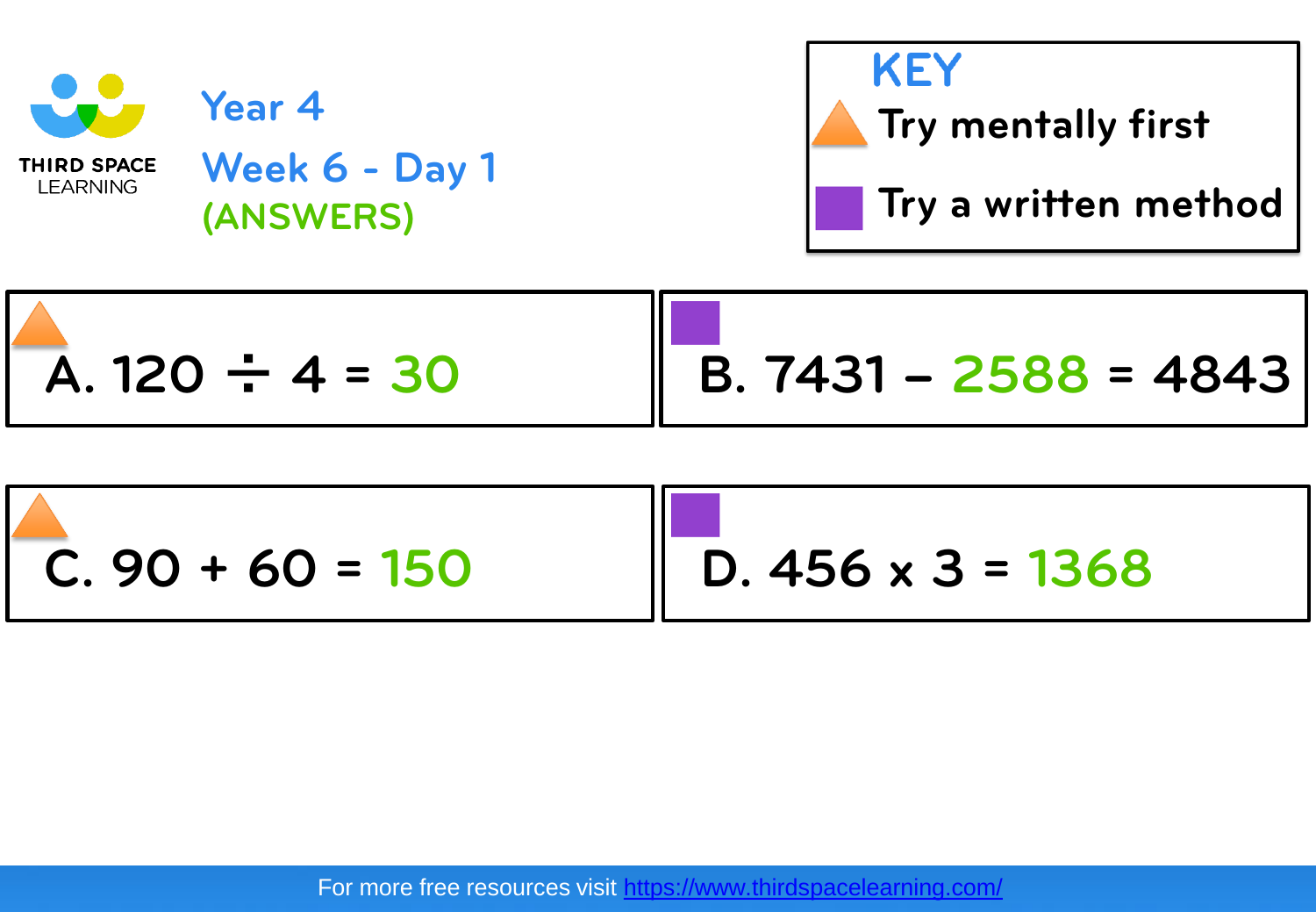



## **Fluent in Five Questions and Answers**



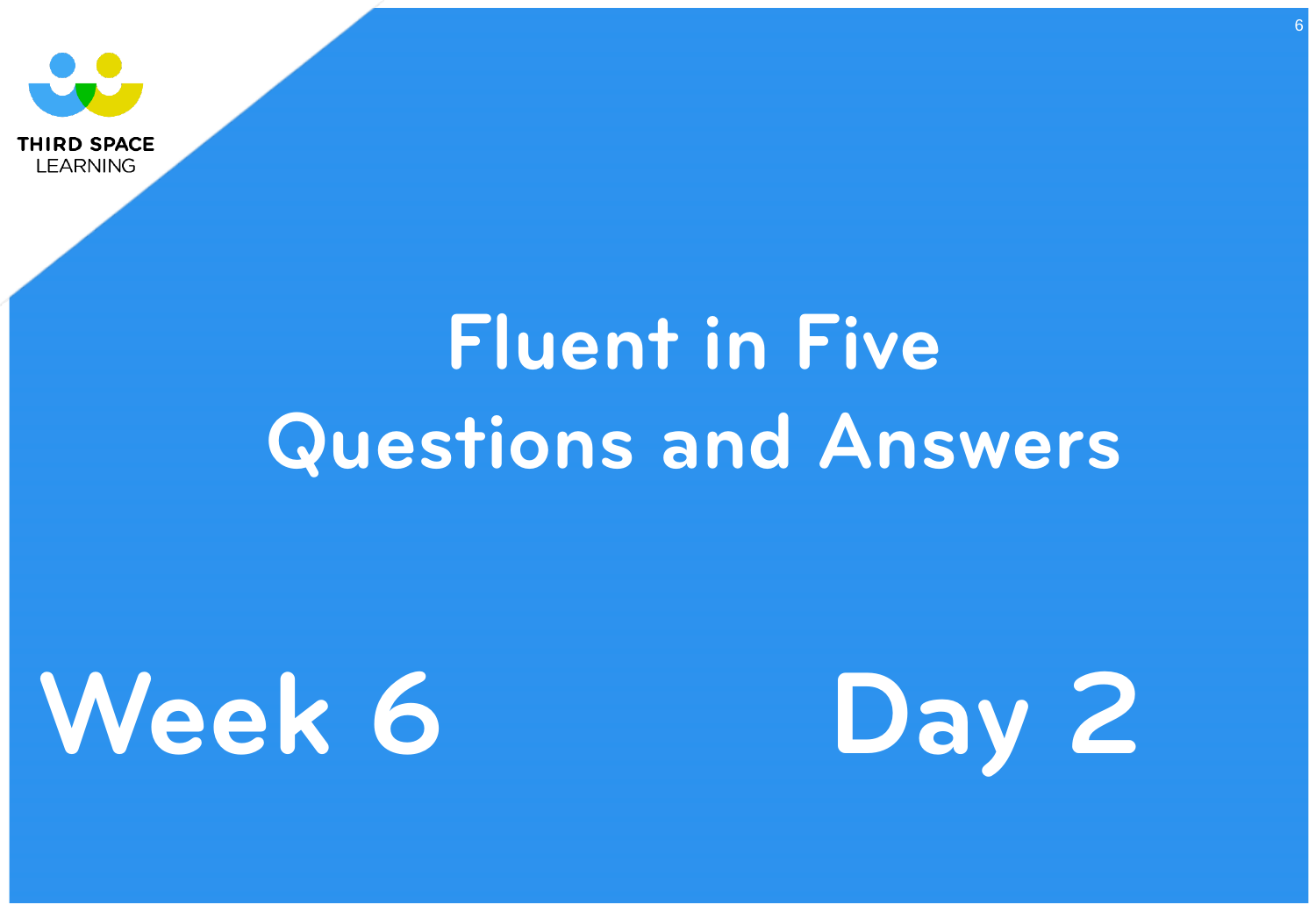

**Week 6 - Day 2** 





C. 8871 - ? = 7631 
$$
\begin{bmatrix} 1 & 0.238 \times 5 = 1 \end{bmatrix}
$$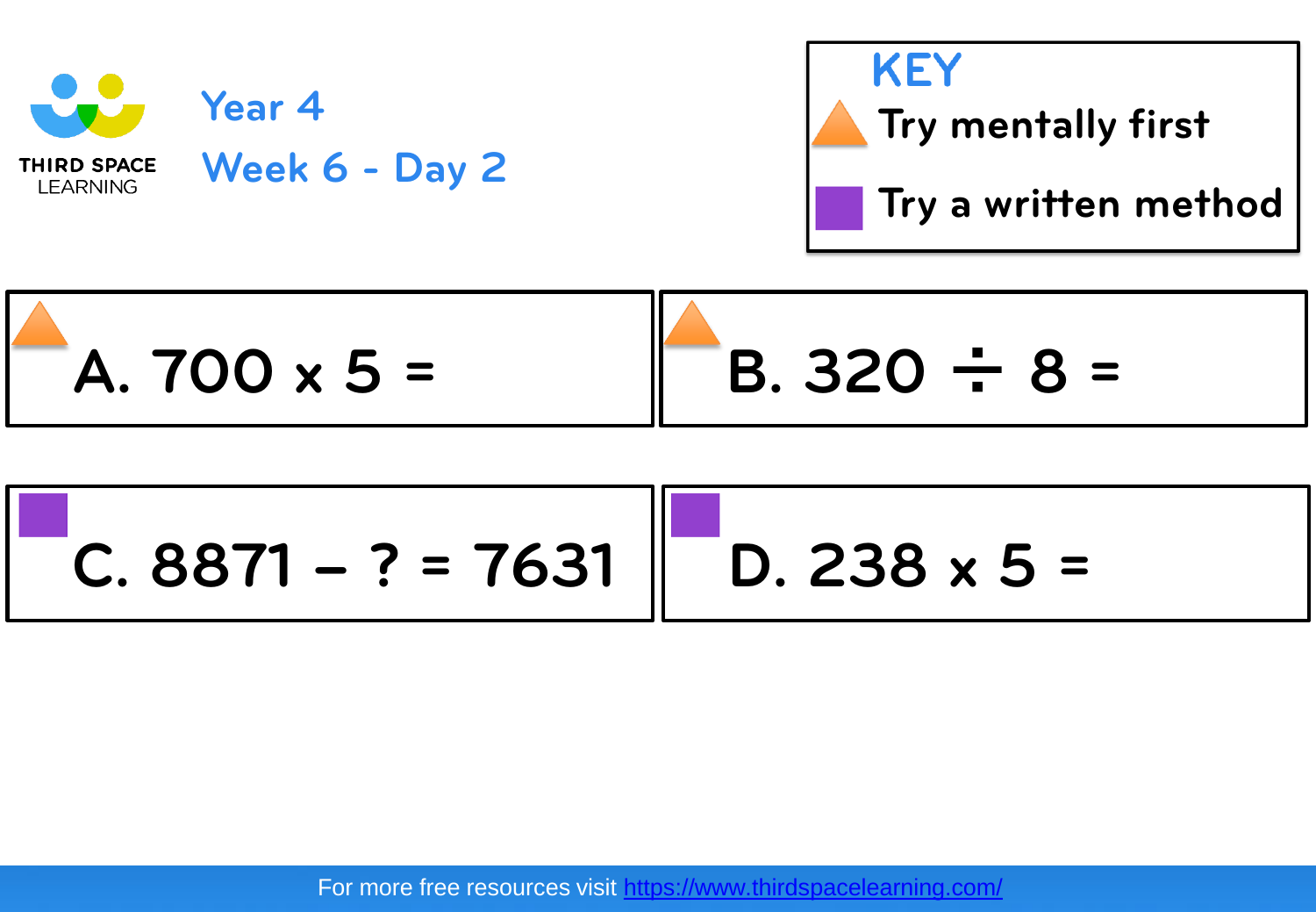

| $A.700 \times 5 =$ | $\parallel$ B. 320 $\div$ 8 = |
|--------------------|-------------------------------|
|                    |                               |

 $C. 8871 - ? = 7631$  || D. 238 x 5 =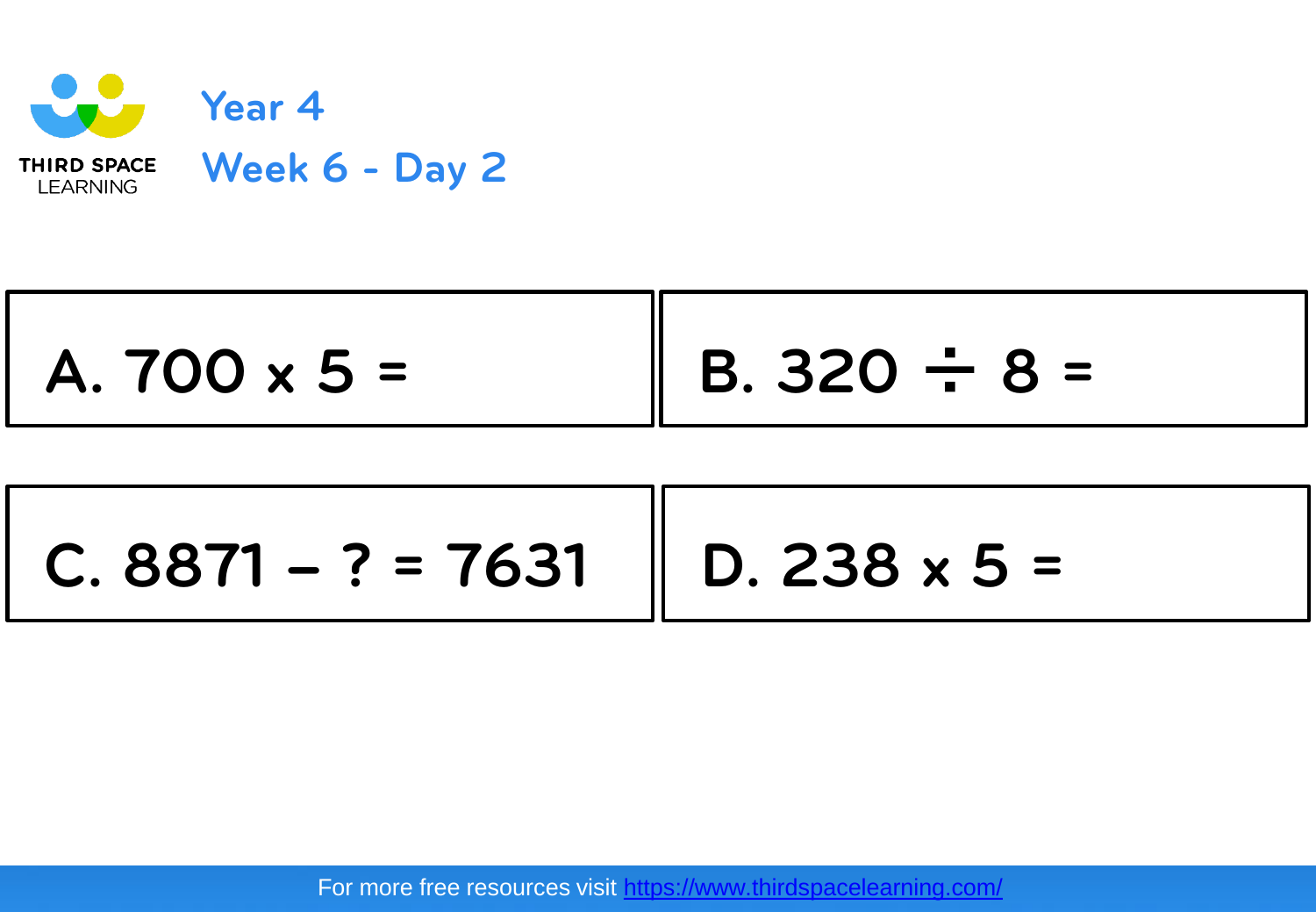

**Week 6 - Day 2 (ANSWERS)**

**Year 4** 





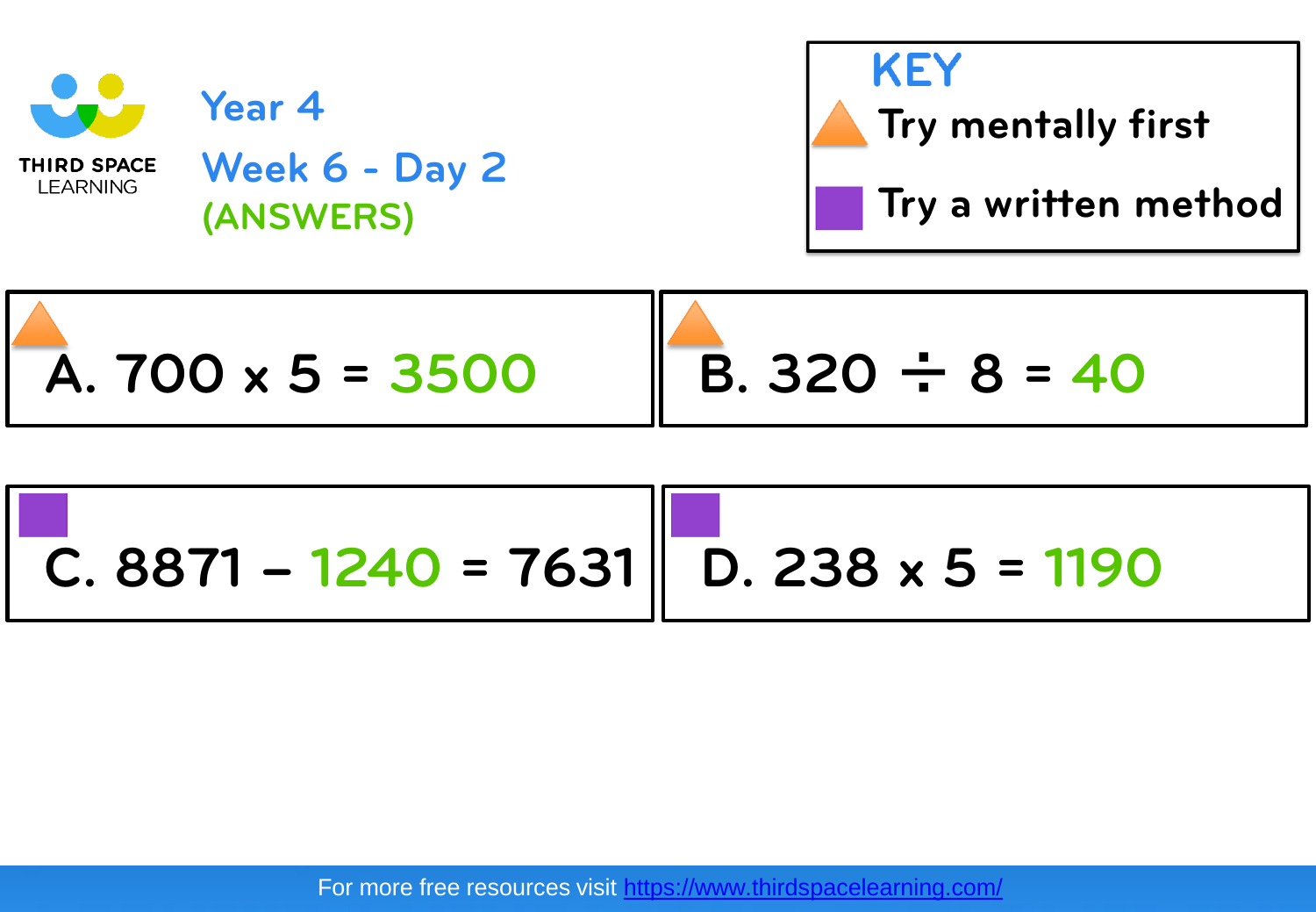



## **Fluent in Five Questions and Answers**



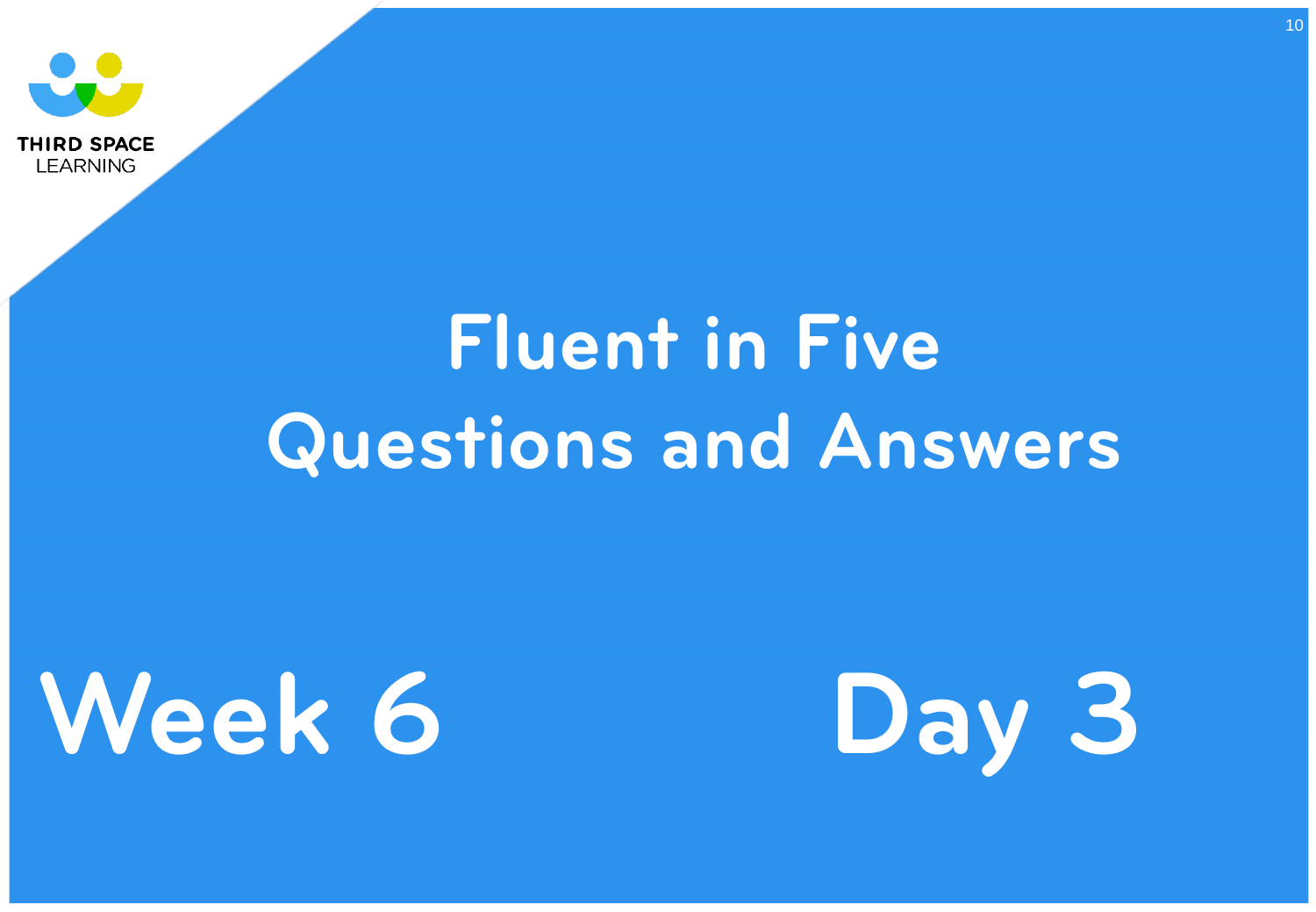



$$
A. 473 + ? = 1382 \quad B. 810 \div 9 =
$$

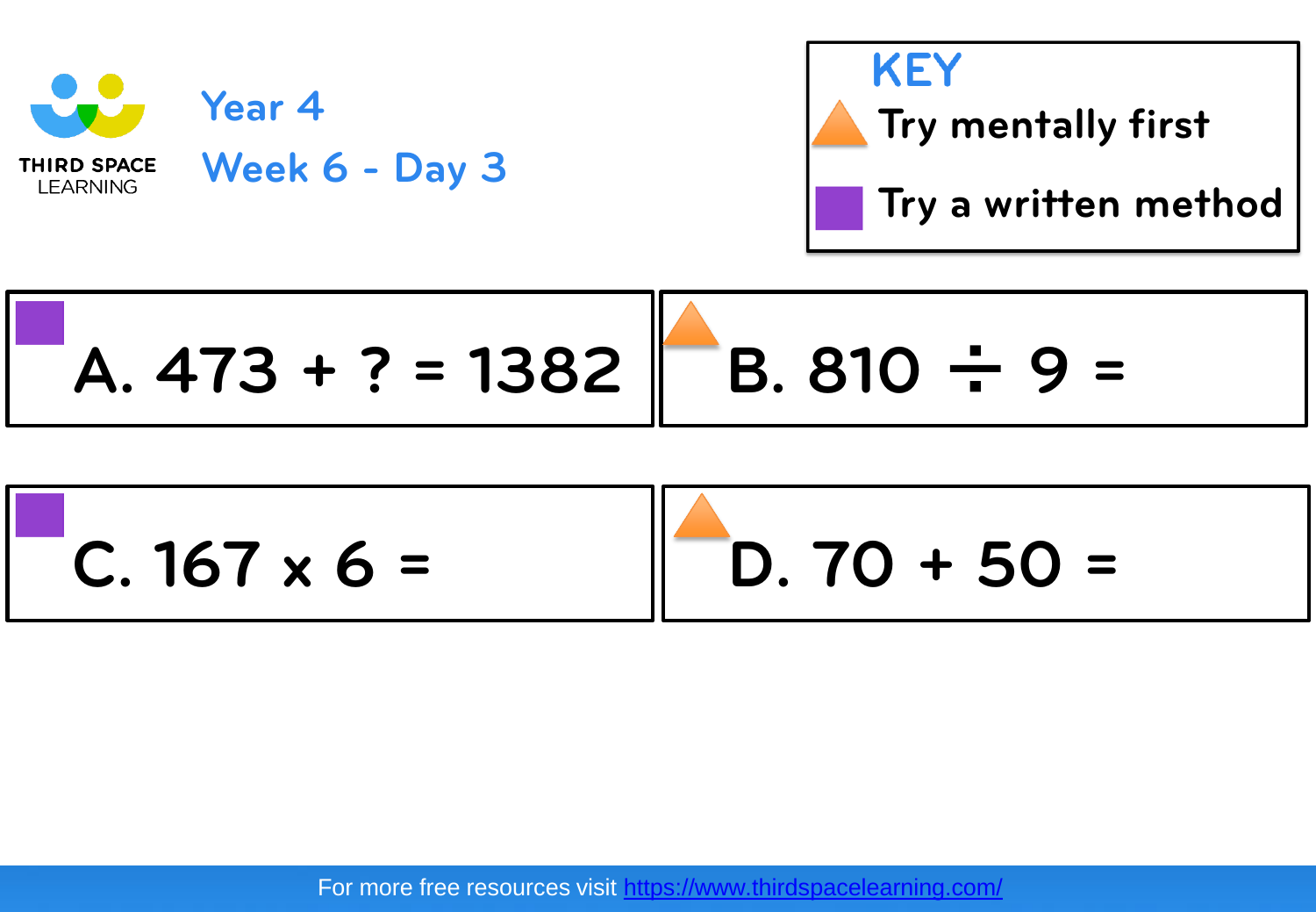

$$
A. 473 + ? = 1382 \parallel B. 810 \div 9 =
$$

| $C. 167 \times 6 =$ | $D.70 + 50 =$ |
|---------------------|---------------|
|---------------------|---------------|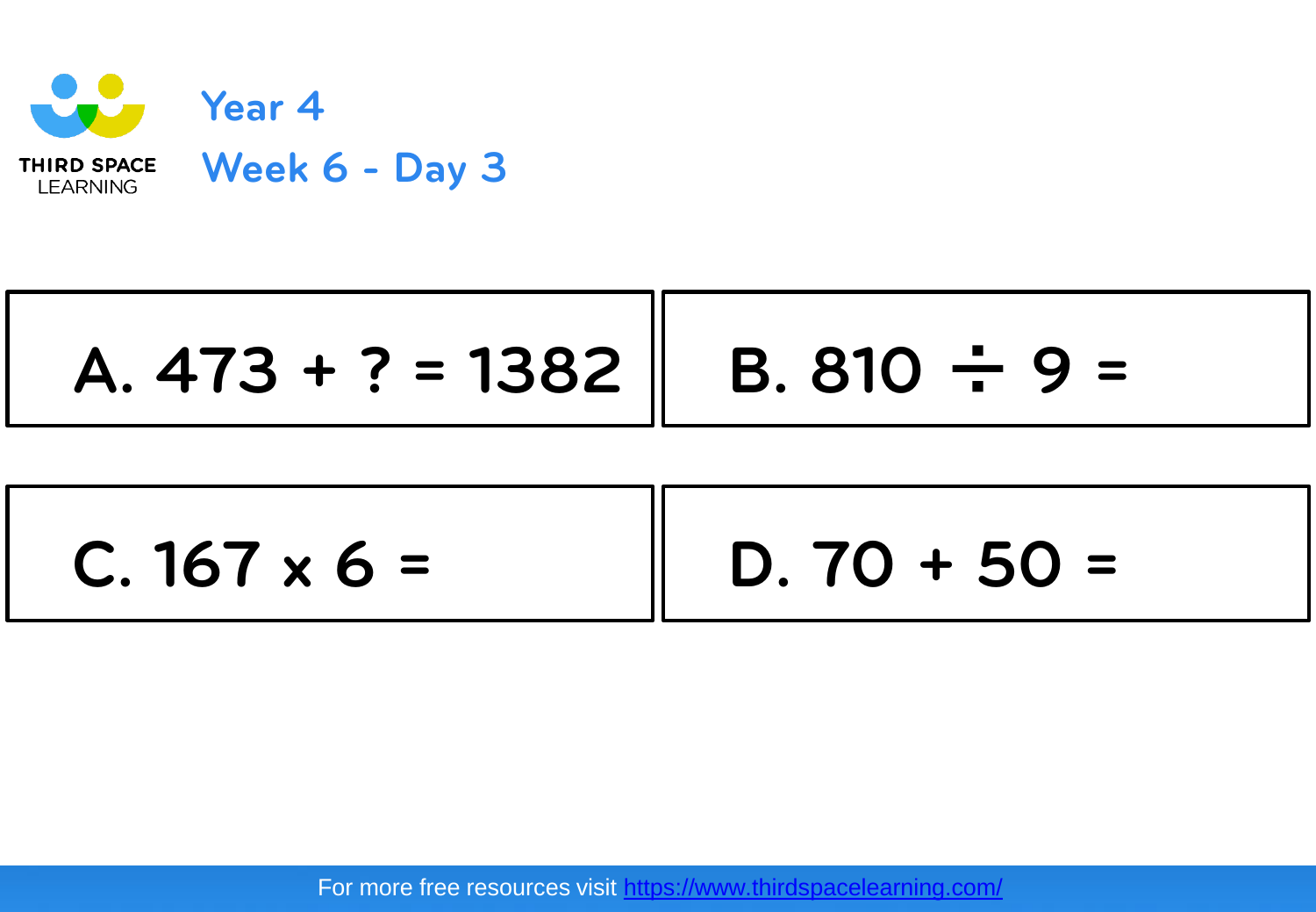

**Year 4** 

**Week 6 - Day 3 (ANSWERS)**



**A. 473 + 909 = 1382 B. 810** ÷ **9 = 90**

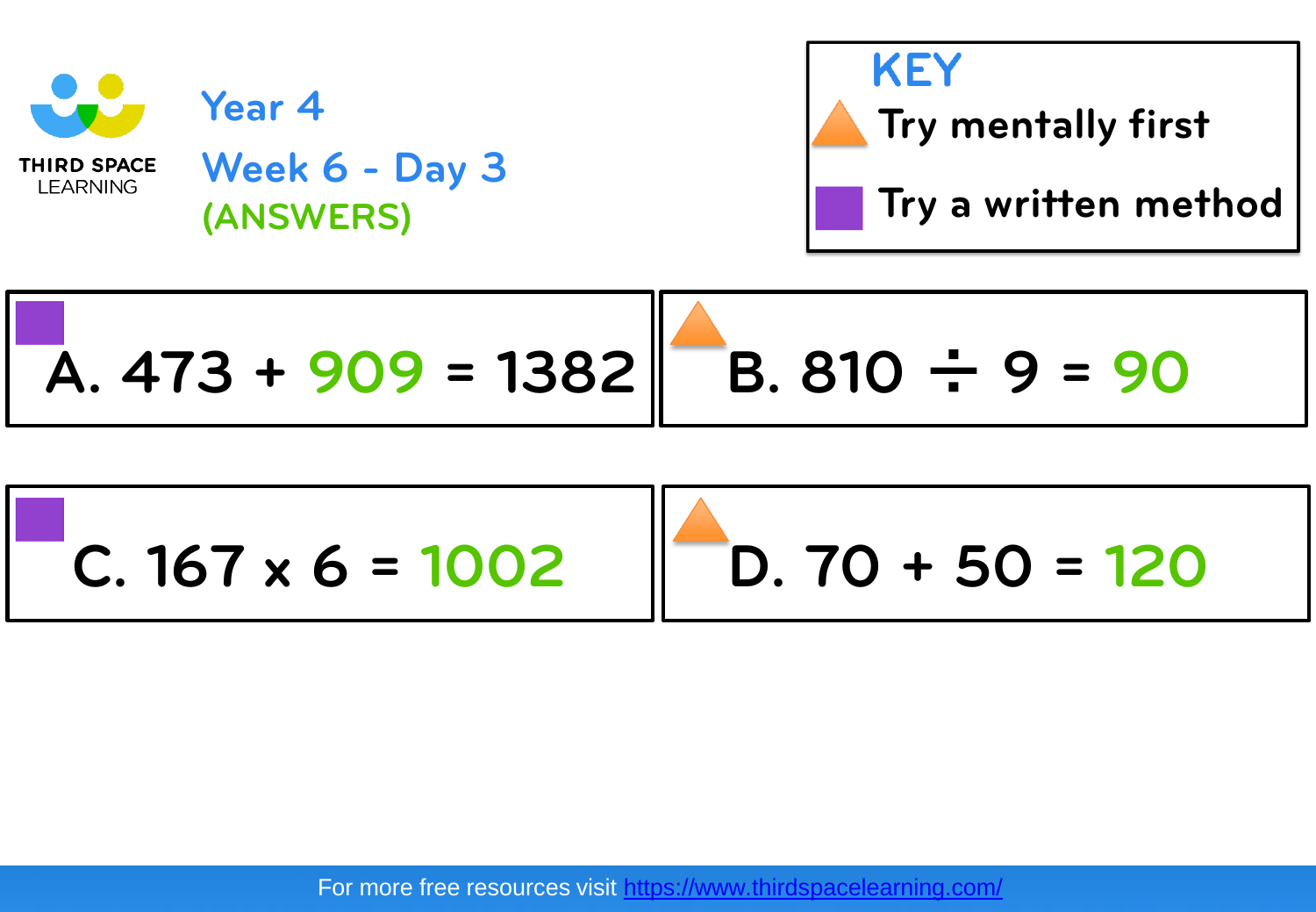



## **Fluent in Five Questions and Answers**



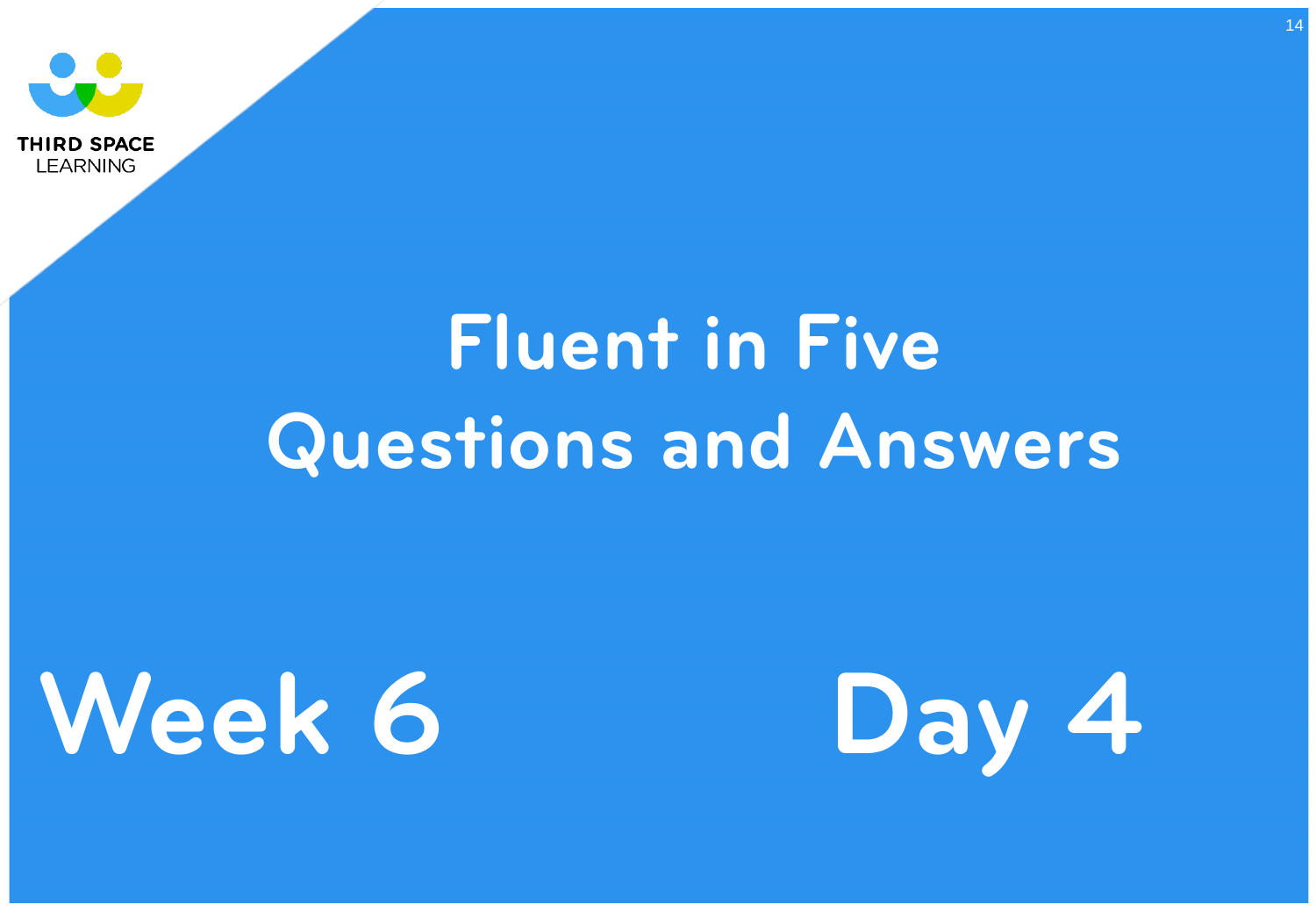





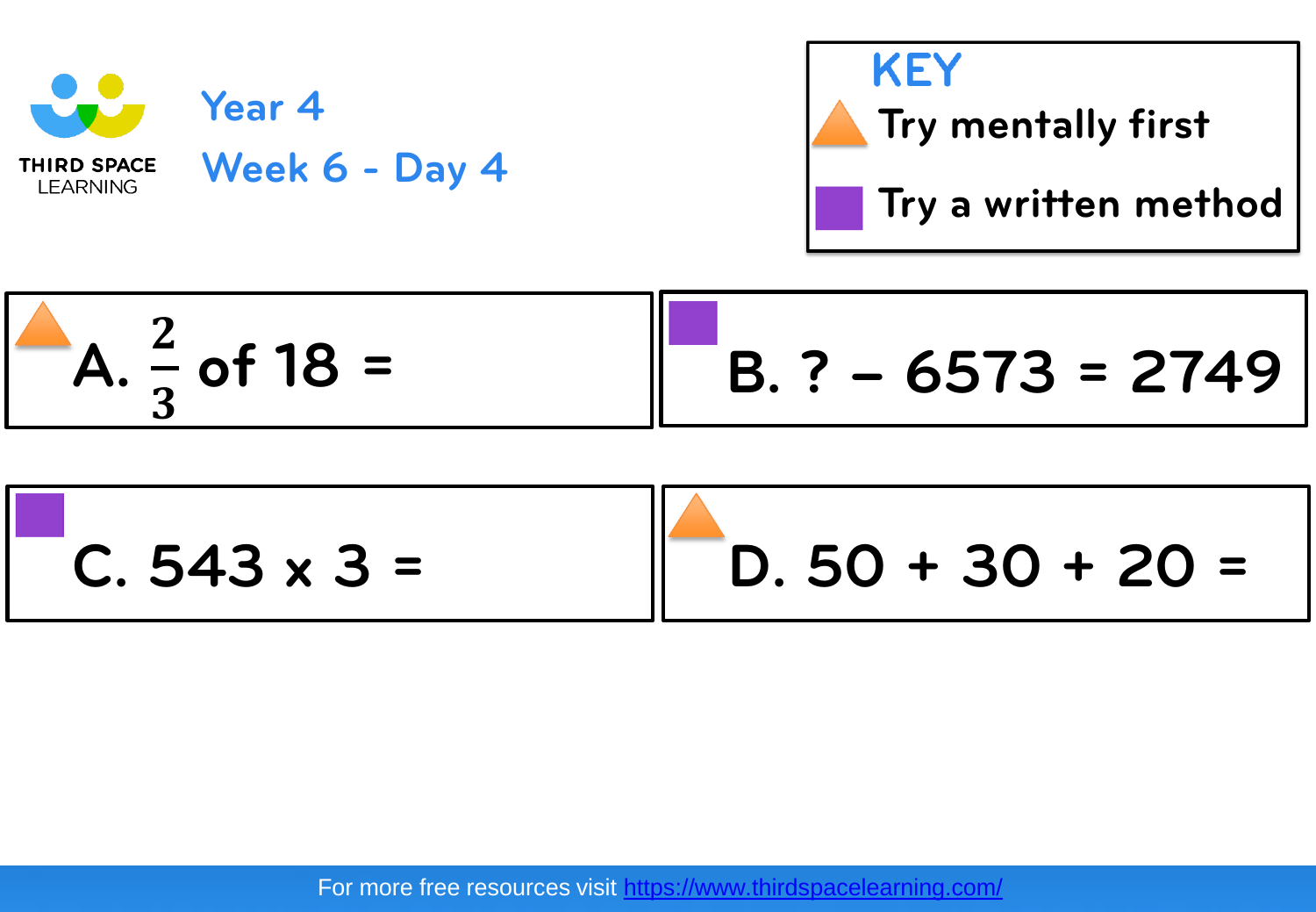

 $C. 543 \times 3 =$   $\parallel D. 50 + 30 + 20 =$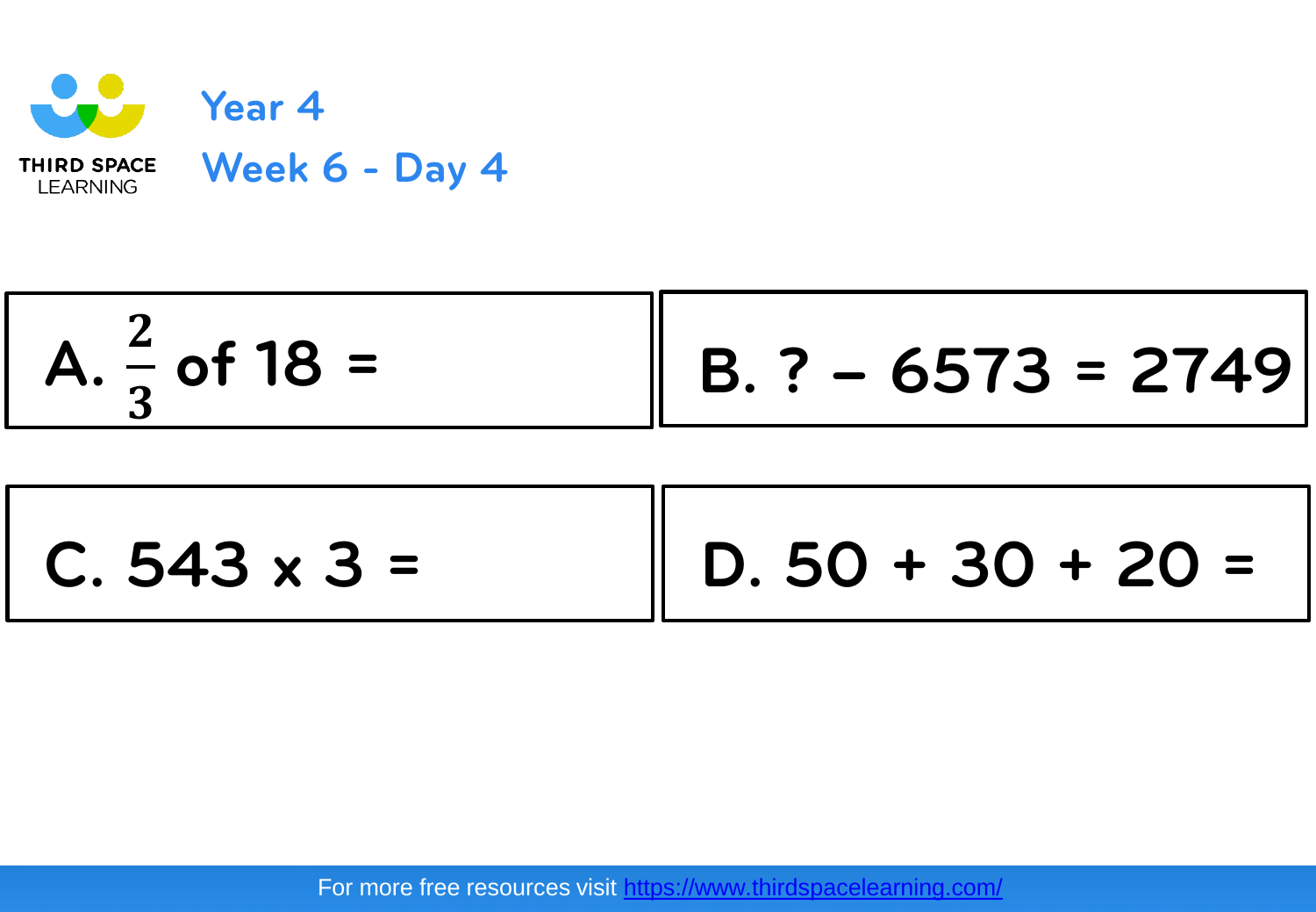

**Week 6 - Day 4 (ANSWERS)**





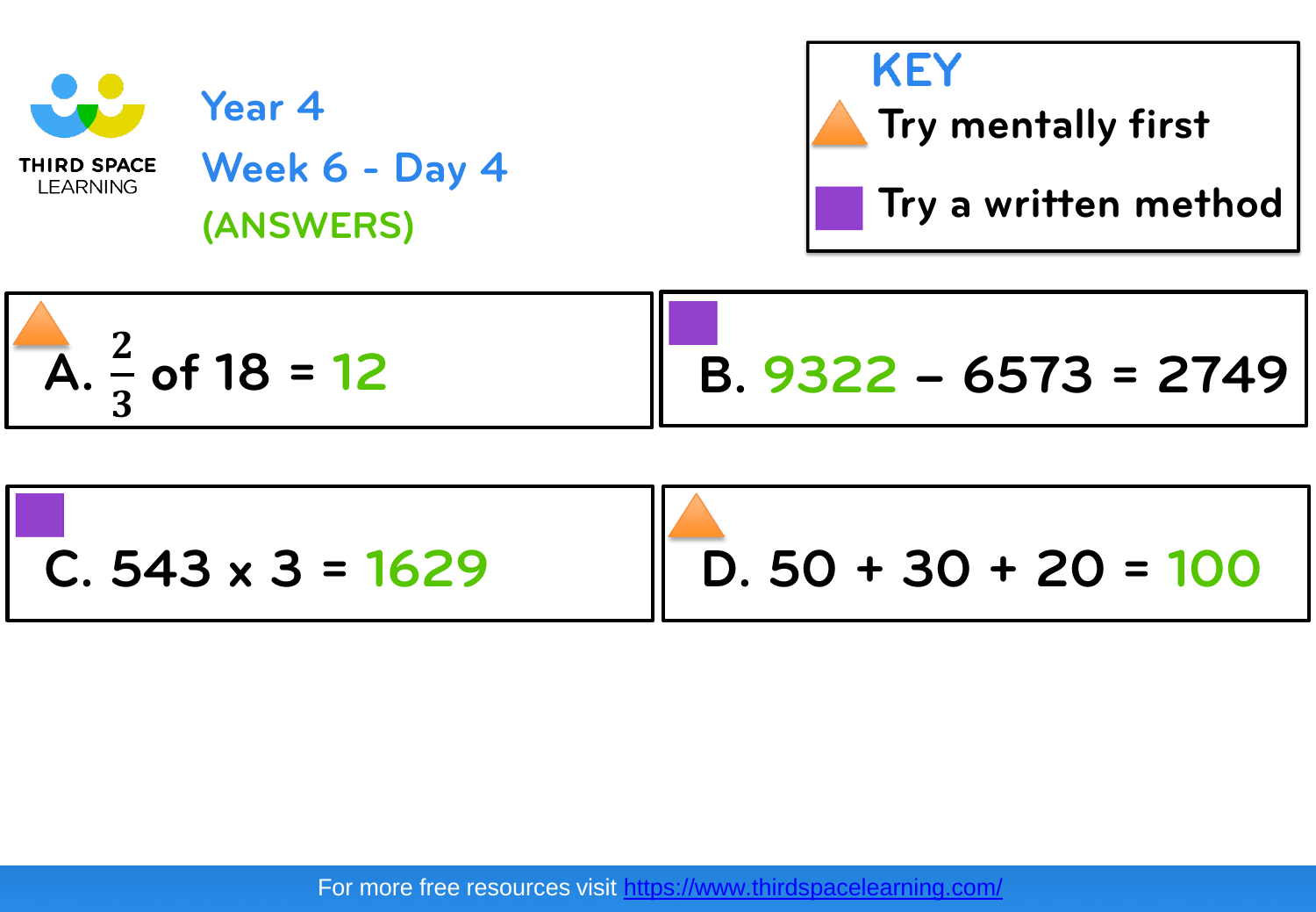



## **Fluent in Five Questions and Answers**



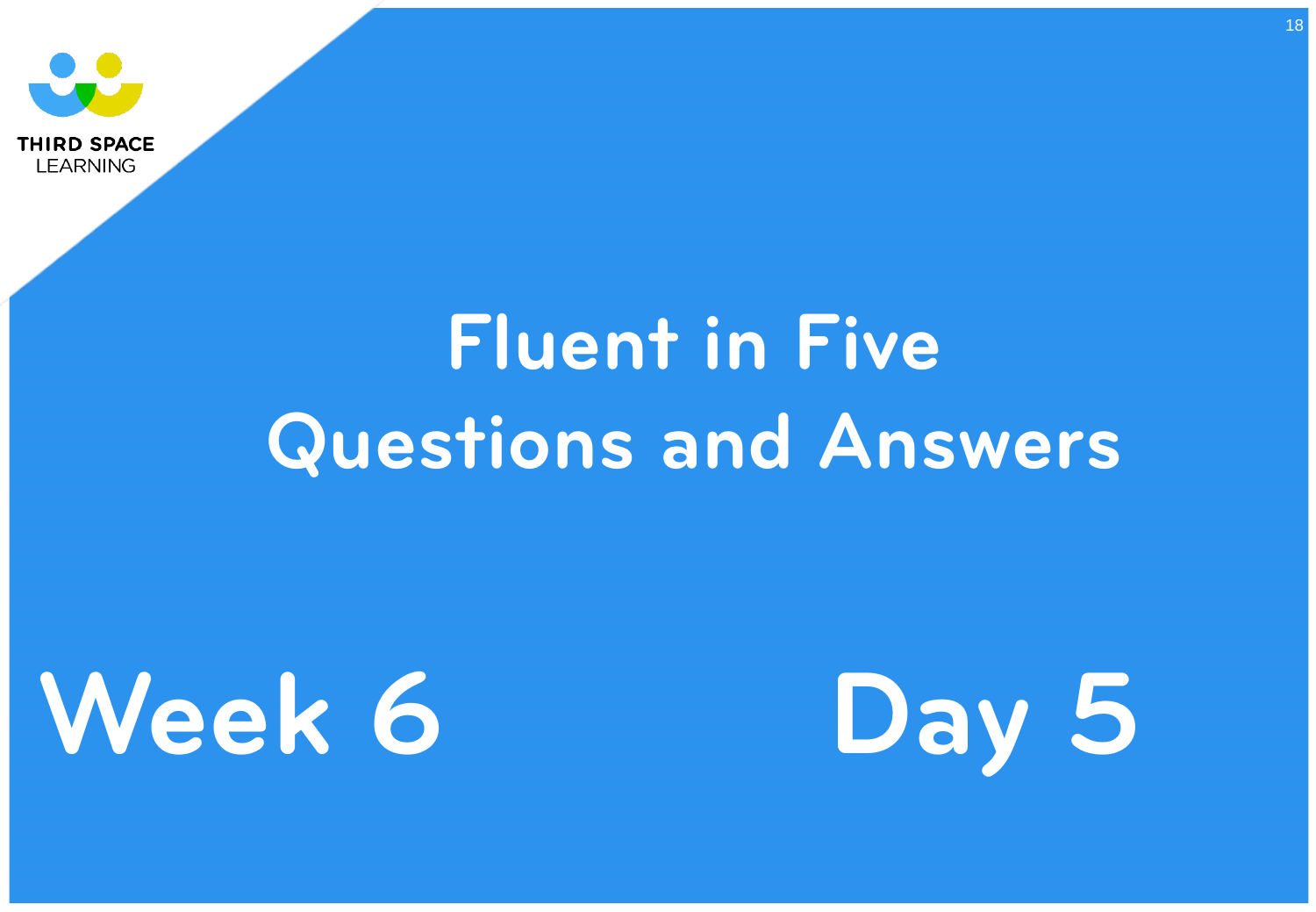

**KEY Try mentally first Try a written method**



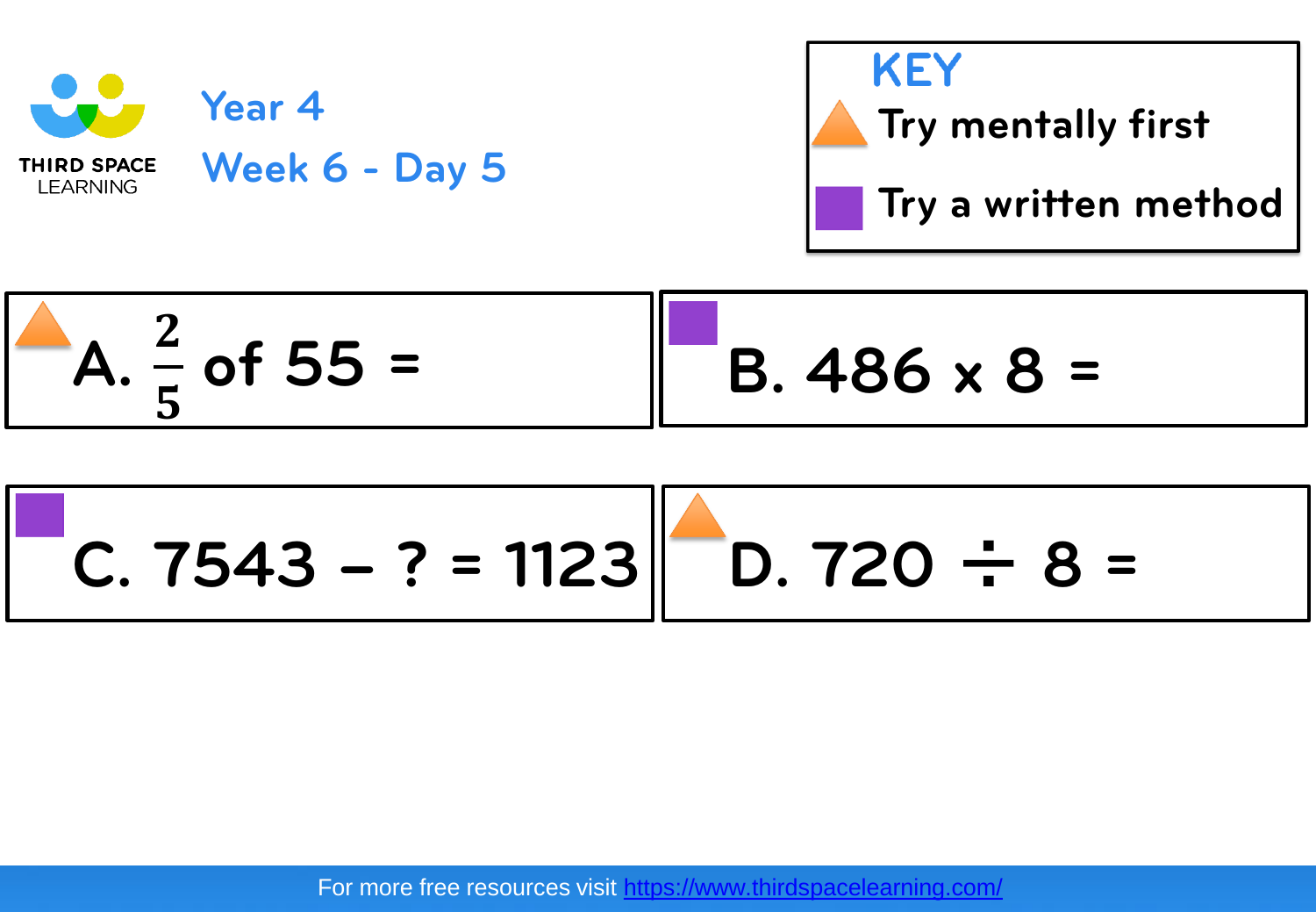

$$
A. \frac{2}{5} \text{ of } 55 = \boxed{B.486 \times 8 =}
$$

C. 7543 - ? = 1123 
$$
\boxed{D. 720 \div 8 =}
$$